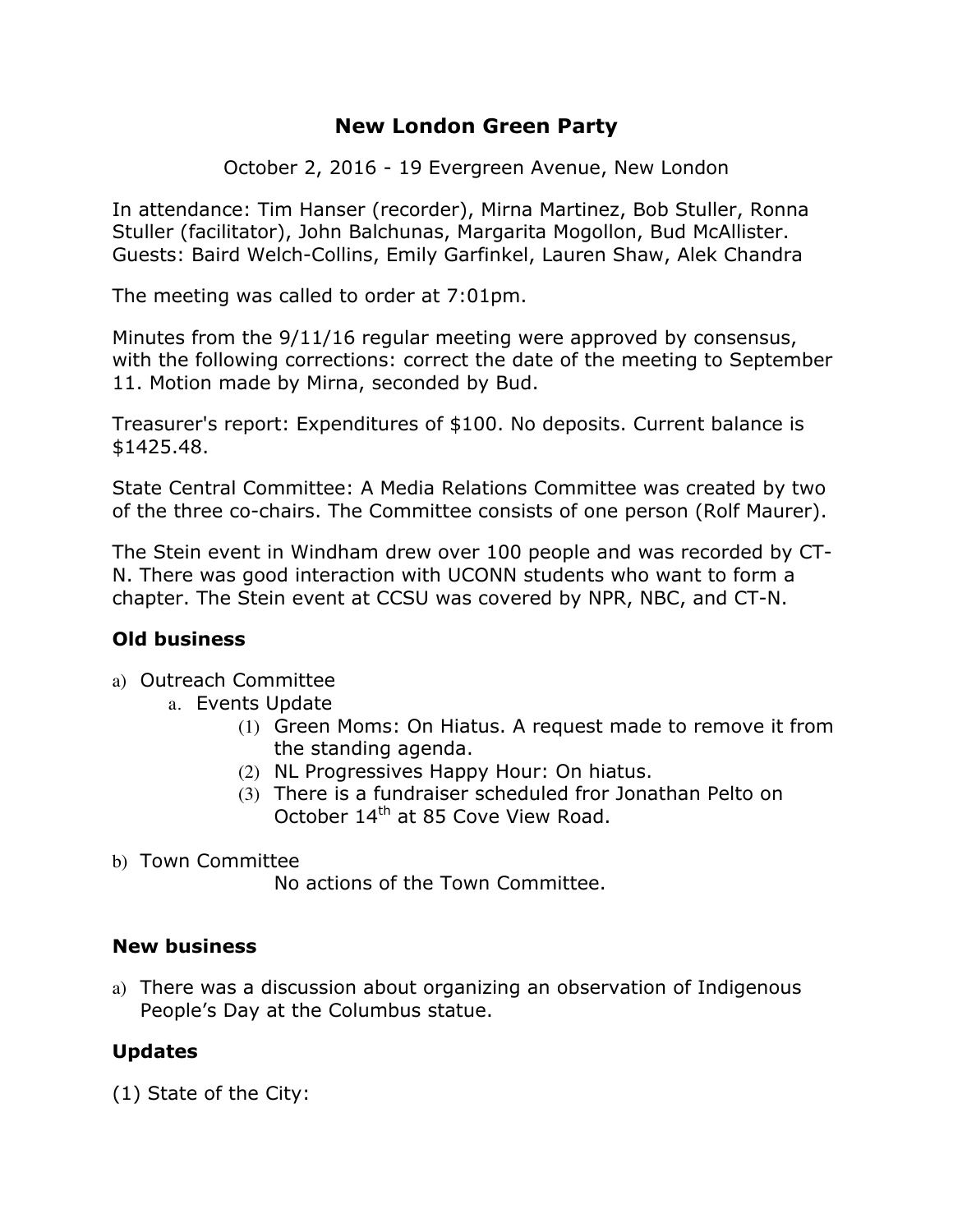- a) There was a general discussion of the state of the proposed change to the C2 zone. Public hearing is still open.
- b) The City Council approved new contracts for the police and fire unions. Both contracts include wage increases, but the increases were never budgeted.
- c) The City is working with FRESH to develop community gardens at McDonald Park (corner of Connecticut Avenue and McDonald).

(2) Education:

- a) There is an ongoing discussion regarding BOE-funded nurses at Williams School and St. Joe's. Due to Williams School's needs, resources may be drawn from St. Joe's to Williams.
- b) There is an emergency boiler repair at NLHS to ensure that heat is maintained through the winter. The condition of the boilers has been an ongoing issue, with emergency repairs made to one of the boilers two years ago.
- c) BrigAid is running in the high school and will be operating in the middle school soon.
- d) The schools are still not recycling. Mirna has been trying to work with the school staff to make the necessary changes, but has been met with resistance.

(3) Riverside Park/NENL:

- a) Down by the Riverside Festival took place on 9/17. They are currently looking for a location to display 20-25 paintings created at the event.
- b) Both the State and Federal governments have accepted the Historic District application for the Hodges Square neighborhood. The neighborhood is now designated a Historic District.
- c) There is an upcoming proposal to change the Maritime Industrial Zone. The change has potential impacts on parcels adjacent to Riverside Park.
- (4) Thinking Green:

Tentative schedule:

- 10/4 Jonathan Pelto with Ronna hosting
- 10/11 Ronna with Tim hosting
- 10/18 Lauren with Tim hosting
- 10/25 and 11/1 are to be determined